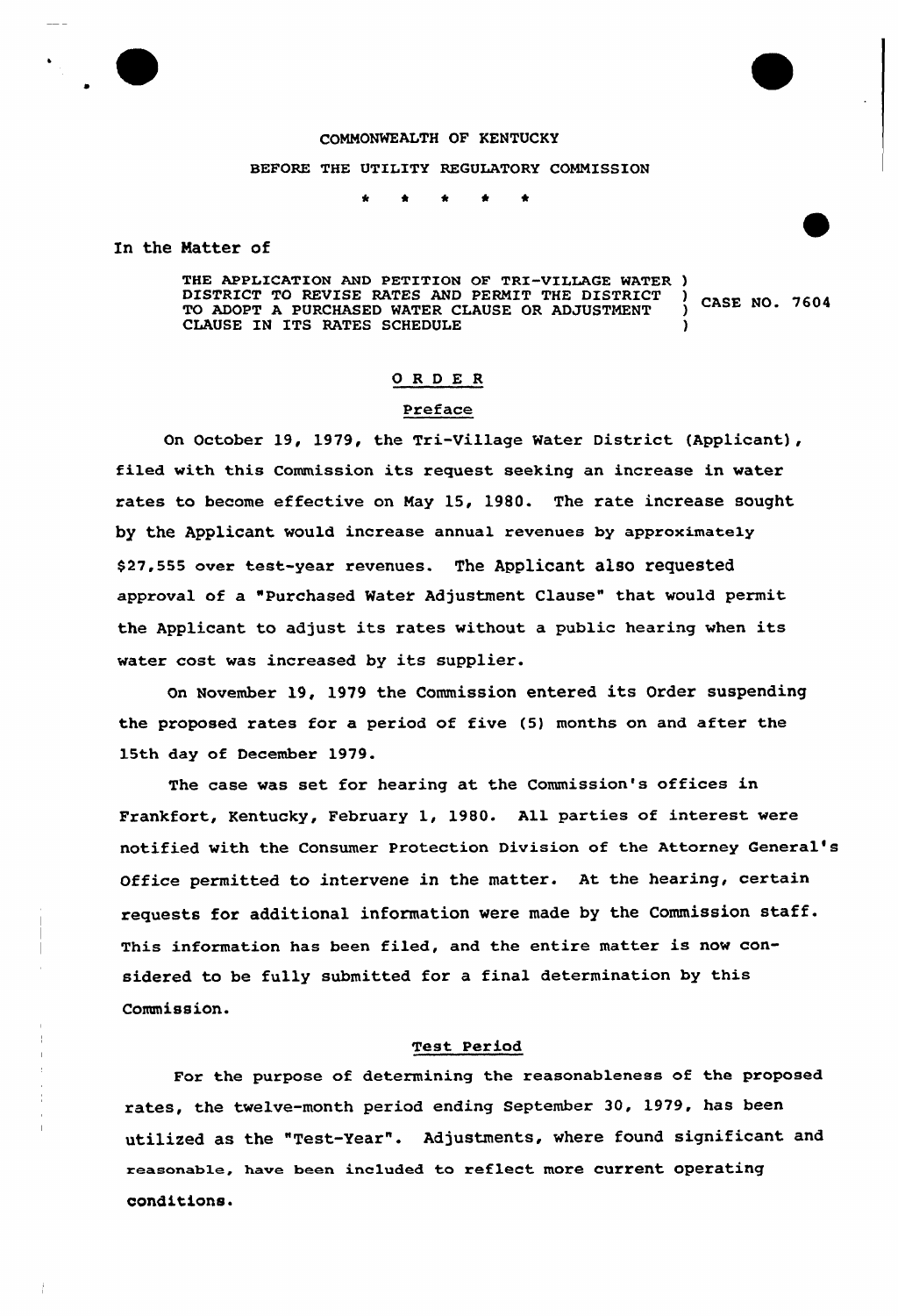### Findings in This Matter

The Commission, after consideration of all the evidence of record and being advised, is of the opinion and finds:

1. That the existing rates charged by the Applicant provided annual revenues of \$121,282 with the inclusion of other revenues from an average of 731 customers receiving water service during the test-yeax ending September 30, 1979, and resulted in a net income deficit of \$8,293 for the period.

2. That the annual operating expenses, including depreciation and interest, for the Applicant, are estimated to be \$130,952.

3. That the rates proposed by the Applicant and set forth in Appendix "A", attached hereto, are the fair, just, and resonable rates to be charged by the Applicant. Further, that these rates will provide annual revenues of approximately \$141,770 with inclusion of other income, which will provide for: operating expenses including depreciation and interest. The Commission fuxthex concludes that test-year operations and proforma adjustments can be summarized as shown in Appendix "8", attached hereto and made <sup>a</sup> part hereof.

4. That the Applicant has requested approval of a proposed "purchased Hater Adjustment clause." Approval of this proposal would permit the Applicant to increase its rates to compensate for a purchased water cost increase without being required to present the matter at a public hearing before the Commission. After due consideration of all the aspects of this proposal, the Commission is of the opinion and finds that it should be denied.

5. The record in this case shows that the Applicants unaccounted for water is 22%. (Testimony page 32 Question 40). The Commission, therefore, finds that the Applicant should establish and maintain a program of emphasis on leak detection and correction until such time as its distribution system losses have been reduced to 15% or less for three consecutive months. Further, that the Applicant should submit monthly reports of said losses to this Commission until such time as these losses have been stabiLized at 15% or less. Such reports shall include the quantity of water purchased, the quantity of water sold and the quantity of unaccounted for water.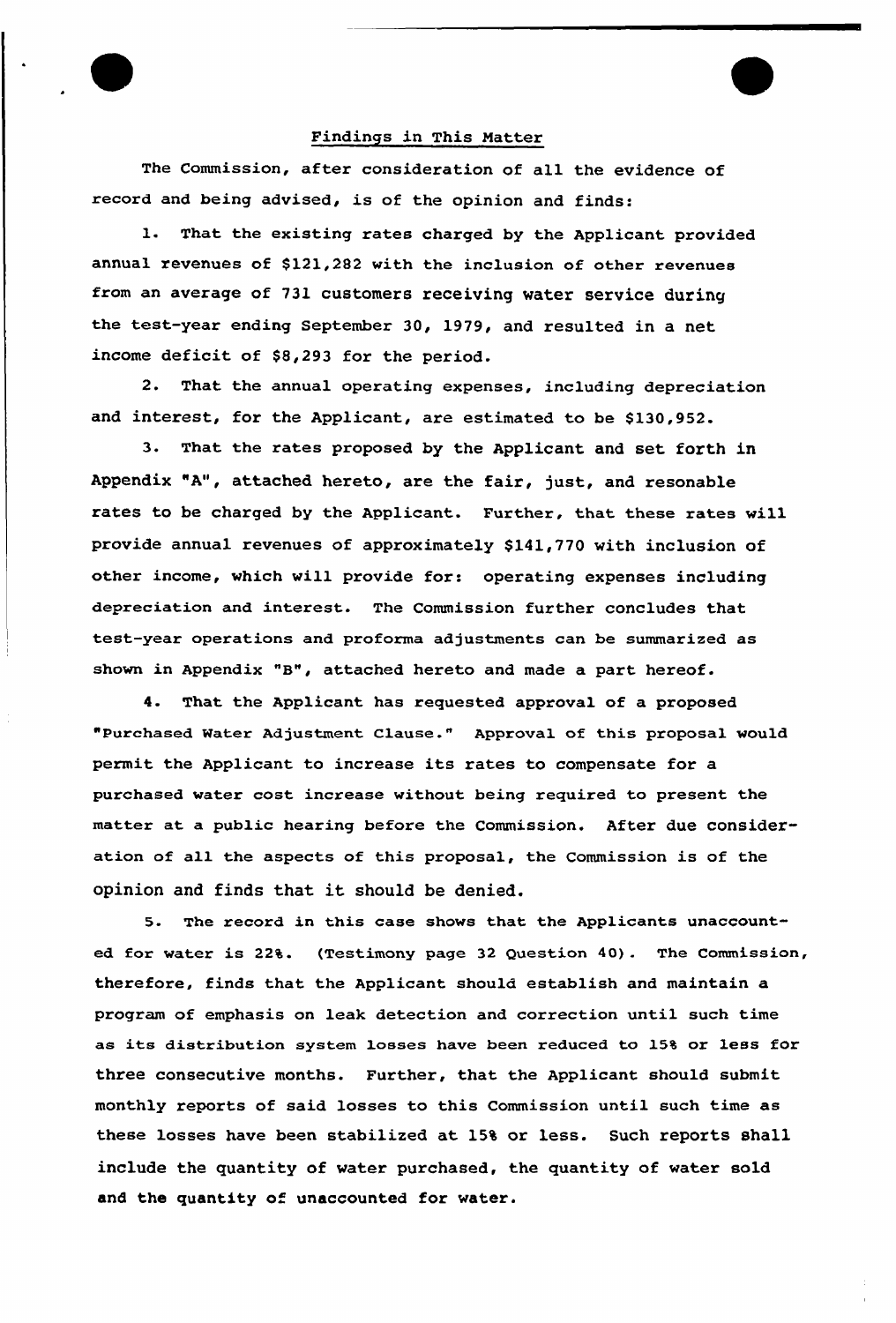#### ORDERS IN THIS MATTER

The Commission, on the basis of the matters hereinbefore set forth and the evidentiary record in this case:

HEREBY ORDERS that the rates proposed by the Applicant and as prescribed and set forth in Appendix "A", attached hereto and made a part hereof be and the same are hereby fixed as the fair, just, and reasonable rates of the Applicant to become effective for services rendered on and after May 15, 1980.

IT IS FURTHER ORDERED that the Applicant's request for approval of a "Purchased Water Adjustment Clause" be and the same is hereby denied.

IT IS FURTHER ORDERED that the Applicant shall establish and maintain a program of emphasis on leak detection and correction and make monthly reports to this Commission as previously set forth herein in Finding No. 5.

IT IS FURTHER ORDERED that the Applicant shall file with this Commission, within sixty (60) days from the date of this Order, its tariff sheets setting forth the rates and charges approved herein. Further, that copies of all the Utility's rules and regulations for providing water service to its customers shall be filed with the said tariff sheets.

Done at Frankfort, Kentucky, this 30th day of Nay, 1980.

UTILITY REGULATORY COMMISSION Ch<del>air</del>ma

Vice Chairman

my Pay Orlea

ATTEST: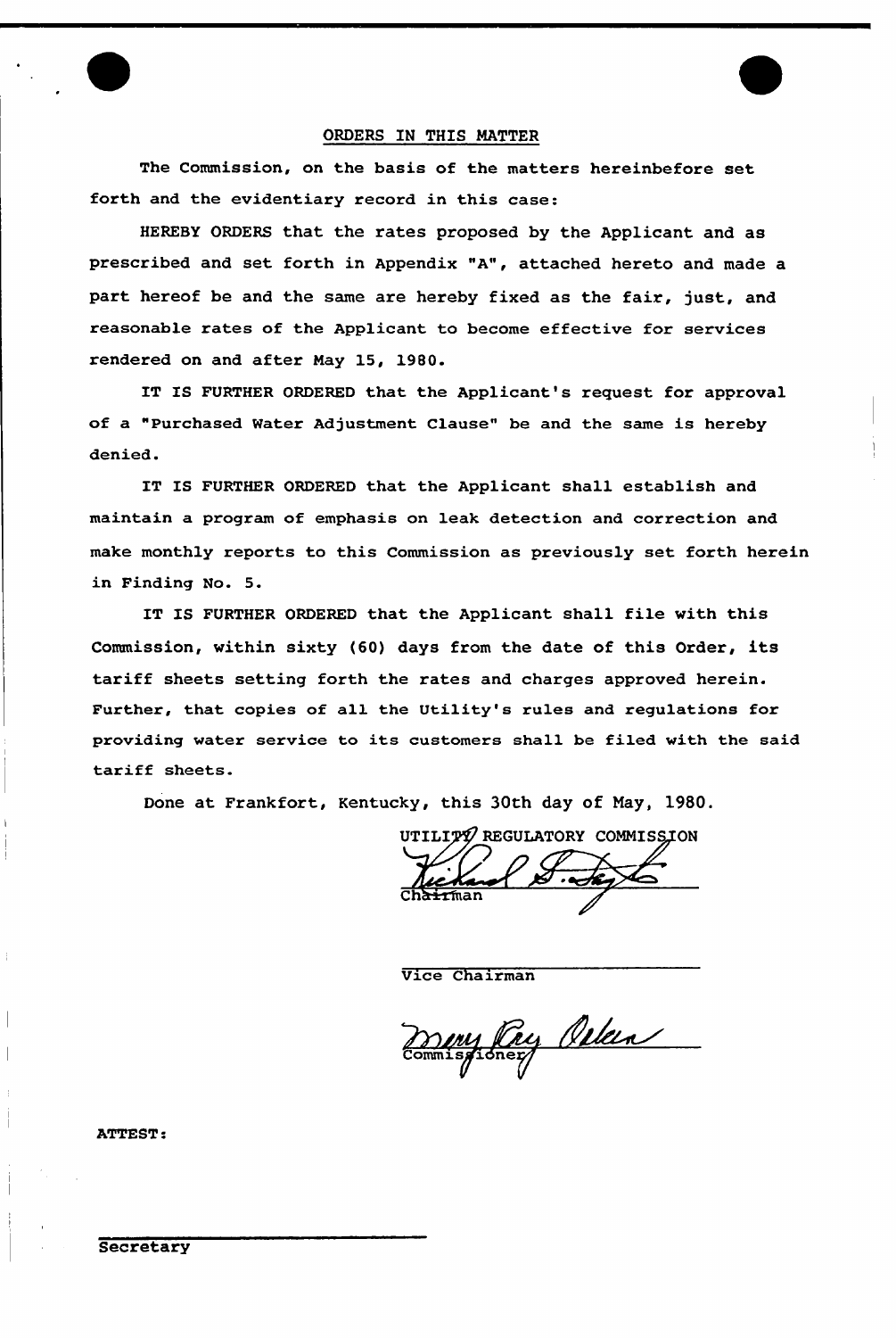

 $\frac{1}{2}$  ,  $\frac{1}{2}$  ,  $\frac{1}{2}$  ,  $\frac{1}{2}$ 

 $\sum_{i=1}^n \frac{1}{2}$ 

# APPENDIX "A"

## APPENDIX TO AN ORDER OF THE UTILITY REGULATORY coMMIssIoN IN cAGE No. 7604 DATED MAY 30, 1980.

The following rates and charges are hereby prescribed for all the customers served by the Tri-Village Mater District. All other rates and charges not specifically mentioned herein shall remain the same as those in effect prior to the date of this Order.

|                   | GALLONAGE BLOCKS FOR<br>EACH CLASS OF CUSTOMER                       | RATE FOR EACH<br>GALLONAGE BLOCK                                             |  |  |  |  |
|-------------------|----------------------------------------------------------------------|------------------------------------------------------------------------------|--|--|--|--|
| CLASS A           |                                                                      |                                                                              |  |  |  |  |
|                   | First 20,000 gallons<br>All over 20,000 gallons                      | \$25.00 (Minimum Bill)<br>$1.50$ per $1,000$ gallon                          |  |  |  |  |
| CLASS B           |                                                                      |                                                                              |  |  |  |  |
|                   | First 6,000 gallons<br>Next 4,000 gallons<br>All over 10,000 gallons | \$13.00 (Minimum Bill)<br>2.00 per 1,000 gallon<br>$1.50$ per $1,000$ gallon |  |  |  |  |
| CLASS C           |                                                                      |                                                                              |  |  |  |  |
|                   | First 2,000 gallons<br>Next 4,000 gallons<br>All over 6,000 gallons  | $$7.50$ (Mimimum Bill)<br>2.50 per 1,000 gallon<br>1.50 per 1,000 gallon     |  |  |  |  |
| FIELD CONNECTIONS |                                                                      |                                                                              |  |  |  |  |
|                   | First 10,000 gallons<br>All over 10,000 gallons                      | \$3.00~per~1,000~gallon<br>$1.50$ per $1,000$ gallon                         |  |  |  |  |

All meters shall be read to the nearest one hundred gallons each month.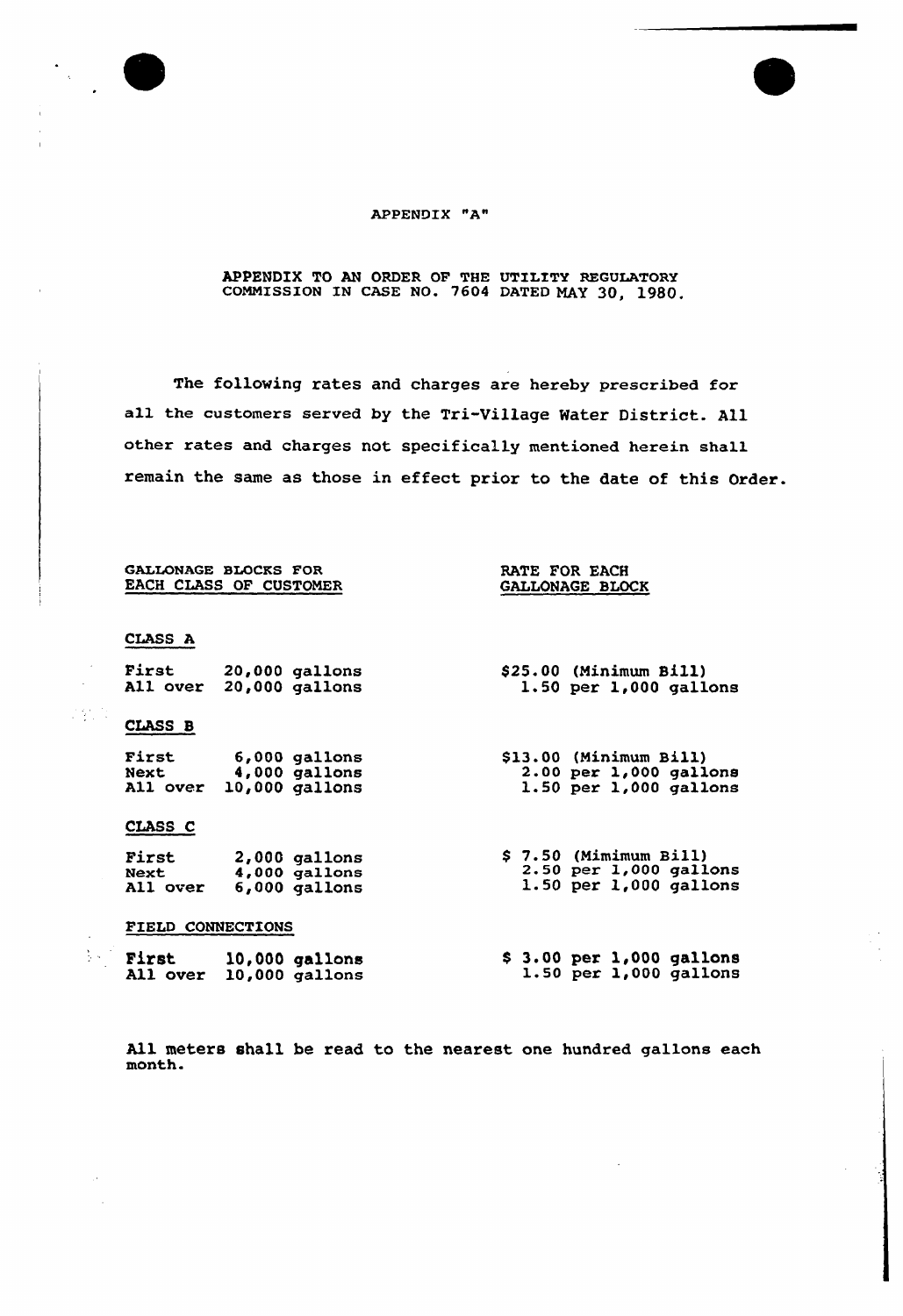## APPENDIX "B"

**CONTRACTOR** 

### APPENDIX TO AN ORDER OF THE UTILITY REGULATORY COMMISSION IN CASE NO. 7604 DATED NAY 30, 1980.

In accordance with finding No. <sup>3</sup> the following is the Commission's summary of the Tri-Village Water Districts "Test-Year" and projected annual revenues and expenses for providing water service to its customers.

| (No. of Customers)                                                                              | Test-Year<br>Ending<br>$9 - 30 - 79$<br>(731) | (1)<br>Pro forma<br>Requested<br>(731) | (2) | Pro forma<br>Found<br>Reasonable<br>(731) |     |
|-------------------------------------------------------------------------------------------------|-----------------------------------------------|----------------------------------------|-----|-------------------------------------------|-----|
| Revenues:                                                                                       |                                               |                                        |     |                                           |     |
| <b>Metered Sales</b><br><b>Tank Sales</b><br><b>Misc. Service Income</b>                        | \$104,529<br>15,575<br>1,178                  | \$132,084<br>15,575<br>1,178           |     | \$125,017<br>15,575<br>1,178              | (7) |
| Total Revenues                                                                                  | \$121,282                                     | \$148,837                              |     | \$141,770                                 |     |
| <b>Expenses:</b>                                                                                |                                               |                                        |     |                                           |     |
| <b>Purchased Water</b><br>Maintenance Expense<br>Operating Supplies<br>and Expense              | \$39,521<br>19,801<br>540                     | \$39,521<br>23,102<br>540              | (3) | \$39,521<br>23,102<br>540                 |     |
| Office Supplies and<br><b>Expense</b><br>Meter Reading Labor<br>Accounting and Collecting       | 2,465<br>5,509                                | 2,465<br>5,950                         | (4) | 2,465<br>5,950                            |     |
| Labor<br><b>Administration Salaries</b><br><b>Transportation Expense</b><br>Legal Fees (Annual) | 9,455<br>1,800<br>3,716<br>1,250              | 10,211<br>1,800<br>3,716<br>1,250      | (5) | 10,211<br>1,800<br>3,716<br>1,250         |     |
| Rate Case (\$2350 amortized<br>over 3 years)<br>Property Insurance<br>Regulatory Commission     | -0-<br>483                                    | 750<br>483                             |     | 750<br>483                                |     |
| Expense<br><b>Taxes</b><br>Railroad Lease<br>Depreciation<br>Interest Expense                   | 135<br>6,316<br>23<br>16,713                  | 135<br>6,478<br>23<br>16,713           | (6) | 135<br>2,145<br>23<br>16,713              | (7) |
| (a) long-term debt<br>(b) other interest<br>Injury and workmans comp.<br>Uncollectable Accounts | 17,155<br>460<br>2,587<br>464                 | 16,870<br>1,045<br>2,587<br>464        |     | 16,870<br>1,045<br>2,587<br>464           |     |
| Misc. General Expense<br><b>Total Expenses</b>                                                  | 1,182<br>\$129,575                            | 1,182<br>\$135,285                     |     | 1,182<br>\$130,952                        |     |
| Net Surplus before<br>debt retirement (loss)                                                    | \$ (8, 293)                                   | \$13,552                               |     | \$10,818                                  |     |

 $\bar{\beta}$  $\frac{1}{3}$